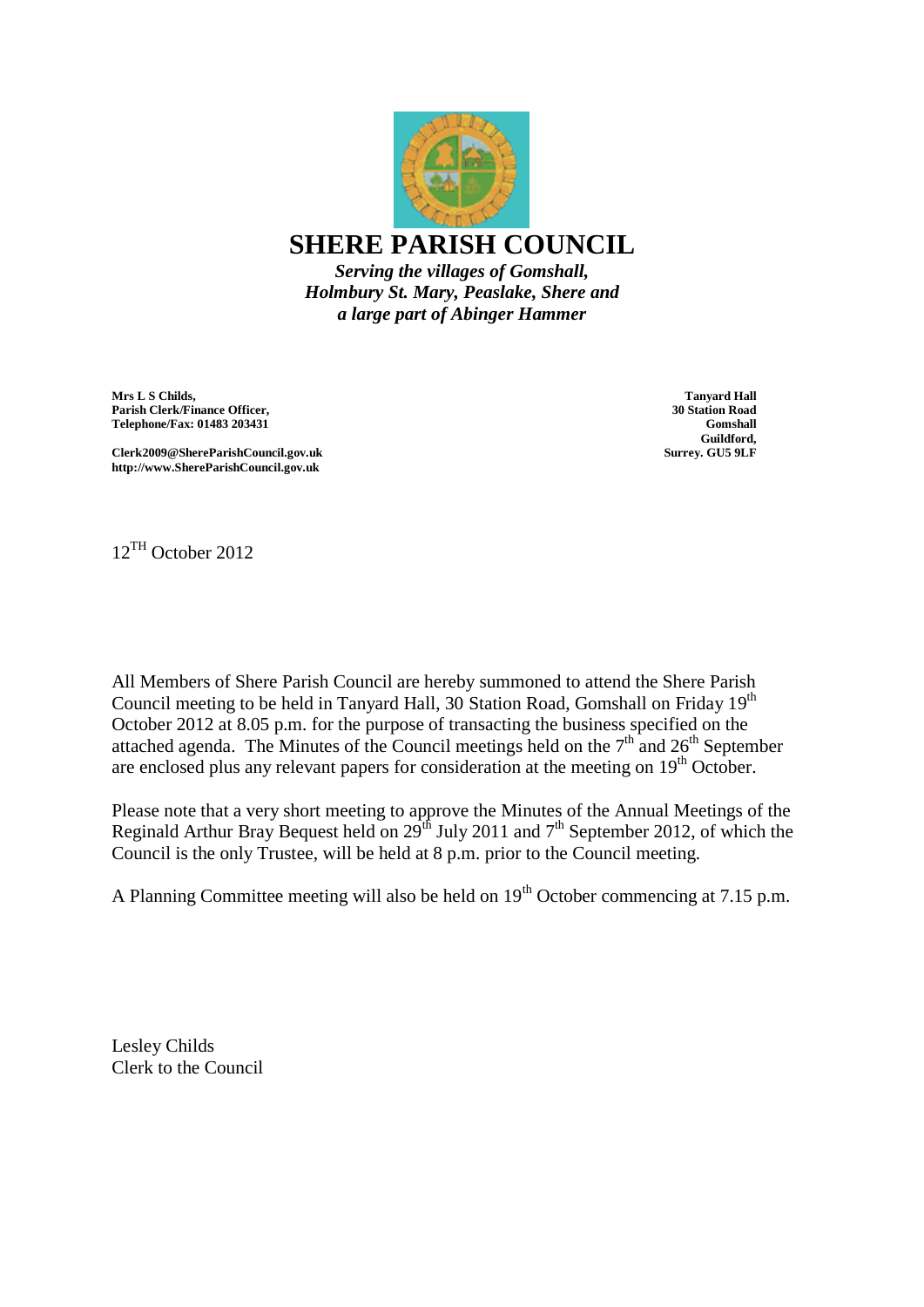

*Serving the villages of Gomshall, Holmbury St. Mary, Peaslake, Shere and a large part of Abinger Hammer*

**Mrs L S Childs, Parish Clerk/Finance Officer, Telephone/Fax: 01483 203431**

**Clerk2009@ShereParishCouncil.gov.uk http://www.ShereParishCouncil.gov.uk**

**Tanyard Hall 30 Station Road Gomshall Guildford, Surrey. GU5 9LF**

#### **SHERE PARISH COUNCIL MEETING FRIDAY 19th OCTOBER 2012 8.05 P.M. TANYARD HALL, 30 STATION ROAD, GOMSHALL**

# **AGENDA**

**12/83 To accept apologies and reason for absence (if appropriate) in accordance with the Local Government Act 1972, Schedule 12, paragraph 40.**

**12/84 Declaration of Disclosable Prejudicial and Other Interests** by Councillors on any of the agenda items below.

**12/85 Register of Interests – to declare any amendments.** (Members are reminded that any amendments must also be notified by Councillors in writing to the Monitoring Officer, Guildford Borough Council, Millmead, Guildford. GU2 4BB).

**12/86 Declaration of gifts or hospitality over £25. (**Members are reminded that once a declaration of gifts or hospitality has been made then a new Form of Financial and other registerable interests must be completed).

**12/87 Approval of the Minutes of the Council meetings held on 7th and 26th September 2012.**

**SHORT ADJOURNMENT TO ENABLE THE PUBLIC TO ADDRESS THE COUNCIL.** 

**The meeting to restart.**

**12/88 Police Matters** – to receive an up to date report.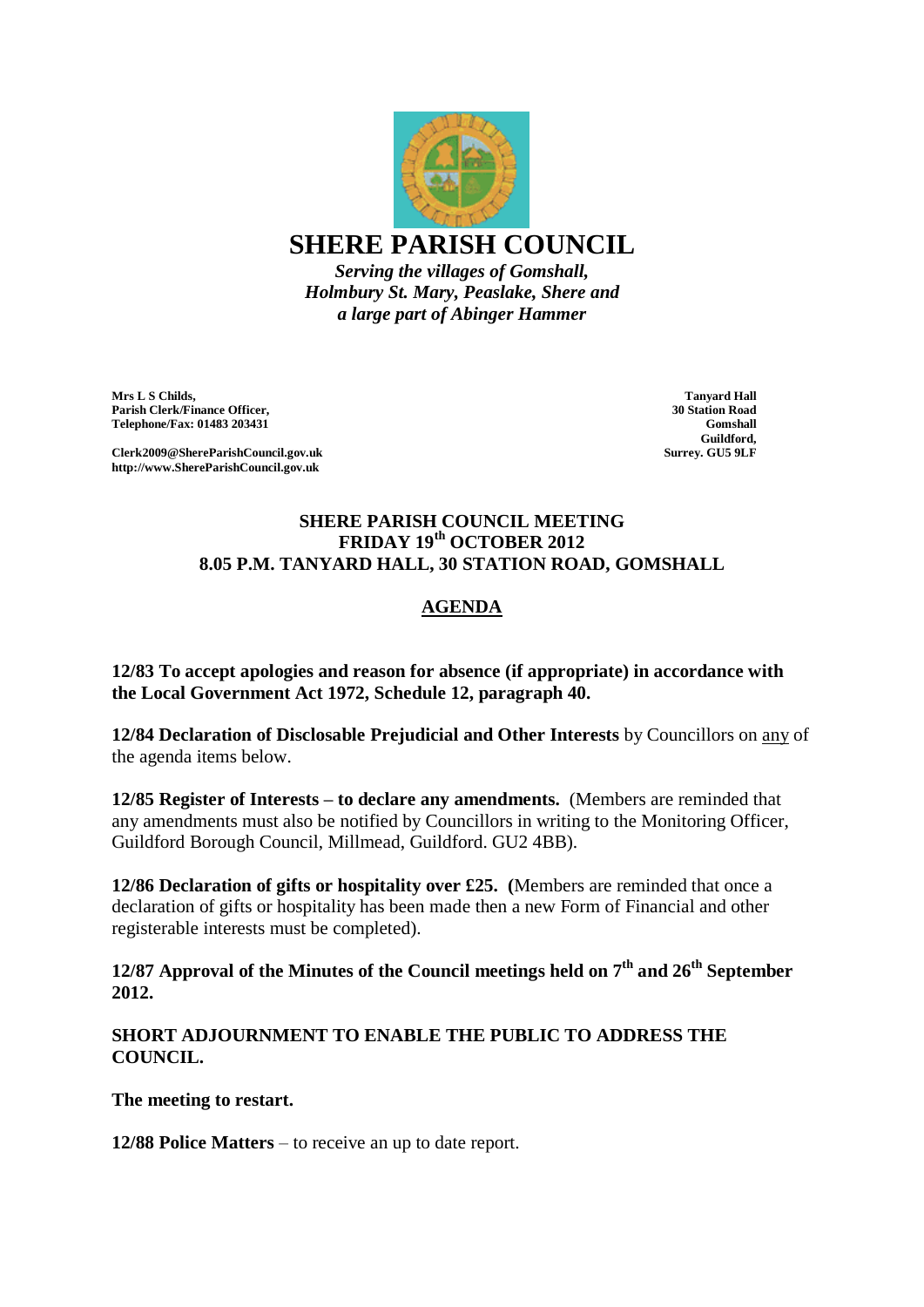**12/89 Library facilities in the Parish** – to receive an up to date report on the Official Opening and to approve the formation of a Library Steering Committee to deal with the Management etc. of the Library – suggested remit attached.

**12/90 Purchase of Manorial Waste Land, Holmbury St. Mary** – to receive an up to date report from the Council's solicitors and to consider any issues arising from this.

**12/91 Ethical Standards Regime, Code of Conduct for Local Councils** – the Council to adopt an amended code of conduct which details the new responsibilities of the Parish Council in relation to the granting of dispensations.

### **12/92 River Bank, Ewhurst Road, Peaslake**

- The Council to discuss the utilisation of the Green by residents e.g. parking of vehicles outside the curtilage of the properties, the Council's insurance cover and to consider the suggestion that the lease with Bray Estates relating to this land should be terminated forthwith (expiry date 2056 – originally undertaken to ensure that the land in the centre of the village is maintained for the benefit of residents and visitors).
- The Council to confirm the locations for the planting of several trees on the river bank.

**12/93 Shere Swimming Pool Club** – Underlease on the Pool expired September 2012. The Council to consider issuing a new Lease. Terms and length of Lease to be considered – previous rent £10 per annum for 15 years plus reimbursement to the Council of insurance costs.

**12/94 Field adjacent to Shere Swimming Pool** – the Council to decide if any work is required to the path across the field (grant aid of £1,500 expires  $31<sup>st</sup>$  March 2012).

**12/95 Felday Chapel, Holmbury St. Mary** – the Council to consider a response from Bray Estates regarding the future of the Chapel (details not received at the time this agenda was printed).

**12/96 Holmbury St. Mary Football Club** – the Council to approve the issuing of a new lease to the Club to include the football pavilion and the ground (pavilion now acquired by Shere Parish Council). The Council to authorise two Councillors to sign the Agreement.

**12/97 Goose Green Pavilion** – the Council to authorise two councillors to sign the Agreement for the lease of the pavilion to the Shere and Peaslake Scout Group.

**12/98 Goose Green, Gomshall** – the Council to consider a request from a member of the public that the seat on the large recreation ground (almost adjacent to the road) be relocated.

**12/99 Public Footpath 170 & 173** – the Council to consider an application for a diversion.

**12/100 Peaslake** – The Council to approve the submitting of a request to Surrey County Council for a "SLOW" sign to be painted on Pursers Lane southbound just prior to the Peaslake Stores.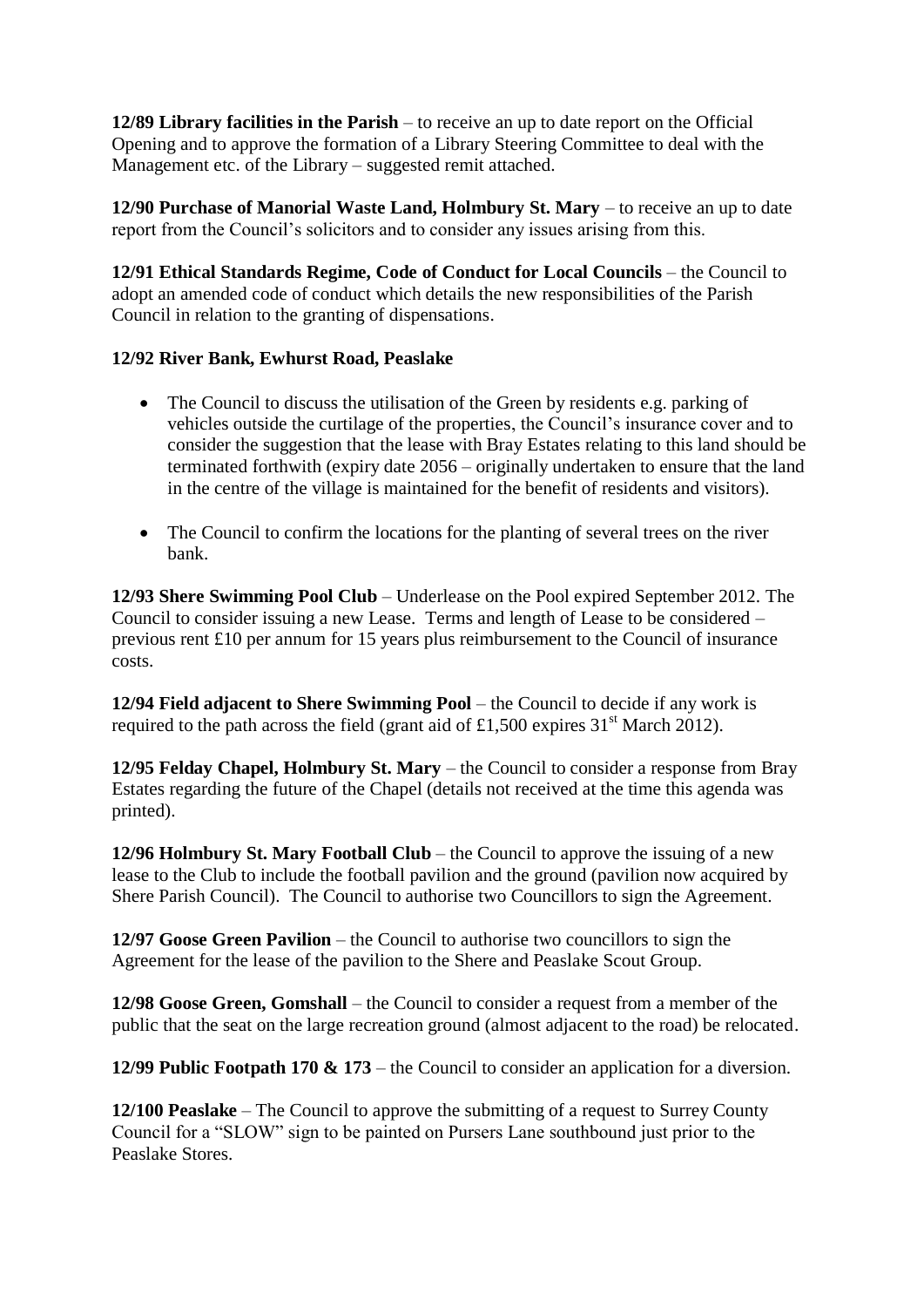**12/101 Provision of housing of subsidised/joint ownership type in Peaslake restricted to the single elderly** – the Council to consider a request for this matter to be pursued by the Parish Council.

**12/102 Bus Services** – recent problems to be considered including a letter received from a local resident stating that non drivers, especially the elderly, are no longer able to reach Shere Surgery or Guildford hospital as, although a few buses still use Burrows Lane, Gomshall, they no longer stop!

**12/103 Annual Meeting of the Surrey County Association of Parish and Town Councils held on 27th September 2012** – The Council to receive and consider a report from the Chairman to include:

- Rights of Way and Local Council Involvement
- Surrey County Council's offer to Parish and Town Councils re the lengthsperson scheme or workforce funding
- Tree risk management arrangements within local Parish Council land (to explore the possibility of SCC delivering such duties on behalf of parishes).

 $\bullet$ 

**12/104 Cycling Proficiency Training** – the Council to note that only two requests have been received for training to be carried out as most children receive such training at school.

**12/105 Lone Worker Policy** – the Council to adopt a Lone Worker Policy to cover future employees.

## **12/106 Dates of future meetings**

**12/107 Clerk's Report** (for noting, delegation to the Clerk or inclusion on the next agenda)

**12/108 Councillors' Business** (for noting, delegation to the Clerk or inclusion on the next agenda).

### **SHORT ADJOURNMENT TO ENABLE THE PUBLIC TO ADDRESS THE COUNCIL**

### **The meeting to restart.**

### **12/109 Finance Matters**

- a. Approval/Authorisation of income and expenditure including details of Petty Cash expenditure since the last meeting.
- b. Council Tax base and Parish Council's Precept 2013/14 the Council to consider whether or not to postpone the Finance meeting scheduled for  $8<sup>th</sup>$  November. The Government is currently consulting on changes to the regulations controlling the calculation of the tax base and the new Local Council Tax Discount proposed may have implications on the Parish Council's precept for 2013/14. GBC will be unable to advise the Parish Council of the individual parish tax base until  $14<sup>th</sup>$  December 2012 (deadline for return of precept figure to GBC now postponed to  $23<sup>rd</sup>$  January).